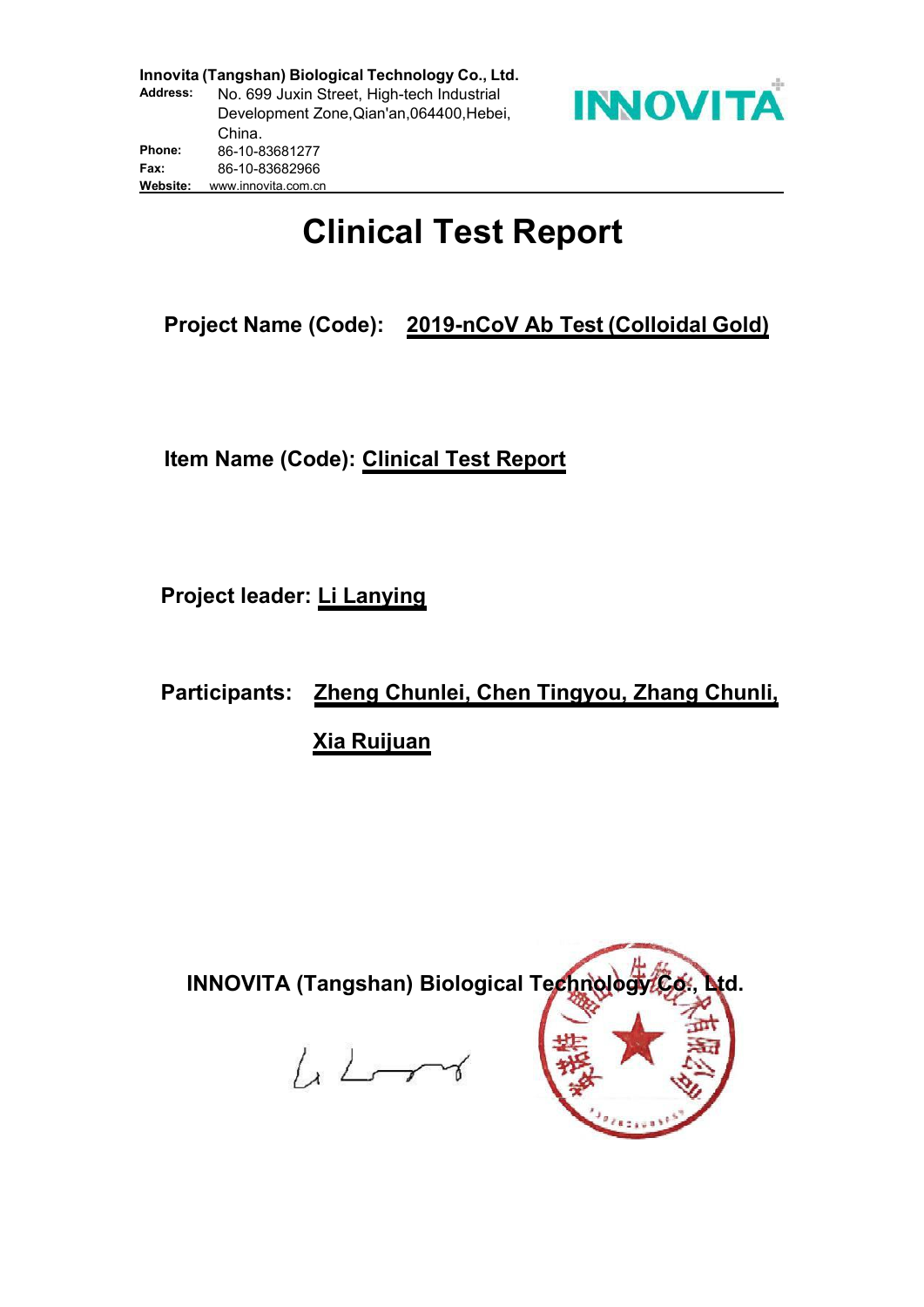

#### **Objective**

To evaluate the quality performance and clinical application value of 2019-nCoV Ab Test (Colloidal Gold) produced by Innovita(Tangshan) Biological Technology Co., Ltd. The product passed the clinical assessment study of three hospitals.

#### **Management of clinical assessment**

Before the clinical assessment, the personnel of the R&D department of Innovita (Tangshan) Biological Technology Co., Ltd. and the technical director of the assessment unit (director of the department) will train the laboratory personnel. The training includes the purpose, operation method, and precautions of the clinical test, laboratory quality control standards and statistical analysis methods.

#### **Clinical Evaluation Process**

#### **Sample collection and storage**

Serum sample: Sample collection and storage according to clinical routine sterile venous blood collection was collected and distributed according to routine tests in the hospital. 2 ℃-8 ℃ and not more than 72 hours.

#### **Test method**

#### **Comparison tests with test kit of the same type listed on the market**

Innovita test kits were used, including "2019-nCoV Ab Test (Colloidal Gold)", and the commercial PCR test which"performs simultaneous detection of all collected samples and reads the results within the specified time. After the test, the test results of the test kits were compared with the test results of the comparative test kits.

#### **Background**

Clinical research was conducted in 5 institutions and the total cases were 447.We do three experiments

- 1. Compare with clinical confirmed and uninfected cases(126 cases in all)
- 2. Compare with PCR result(221 samples in all)
- 3.Interference analysis on other pathogen samples(100 samples in all)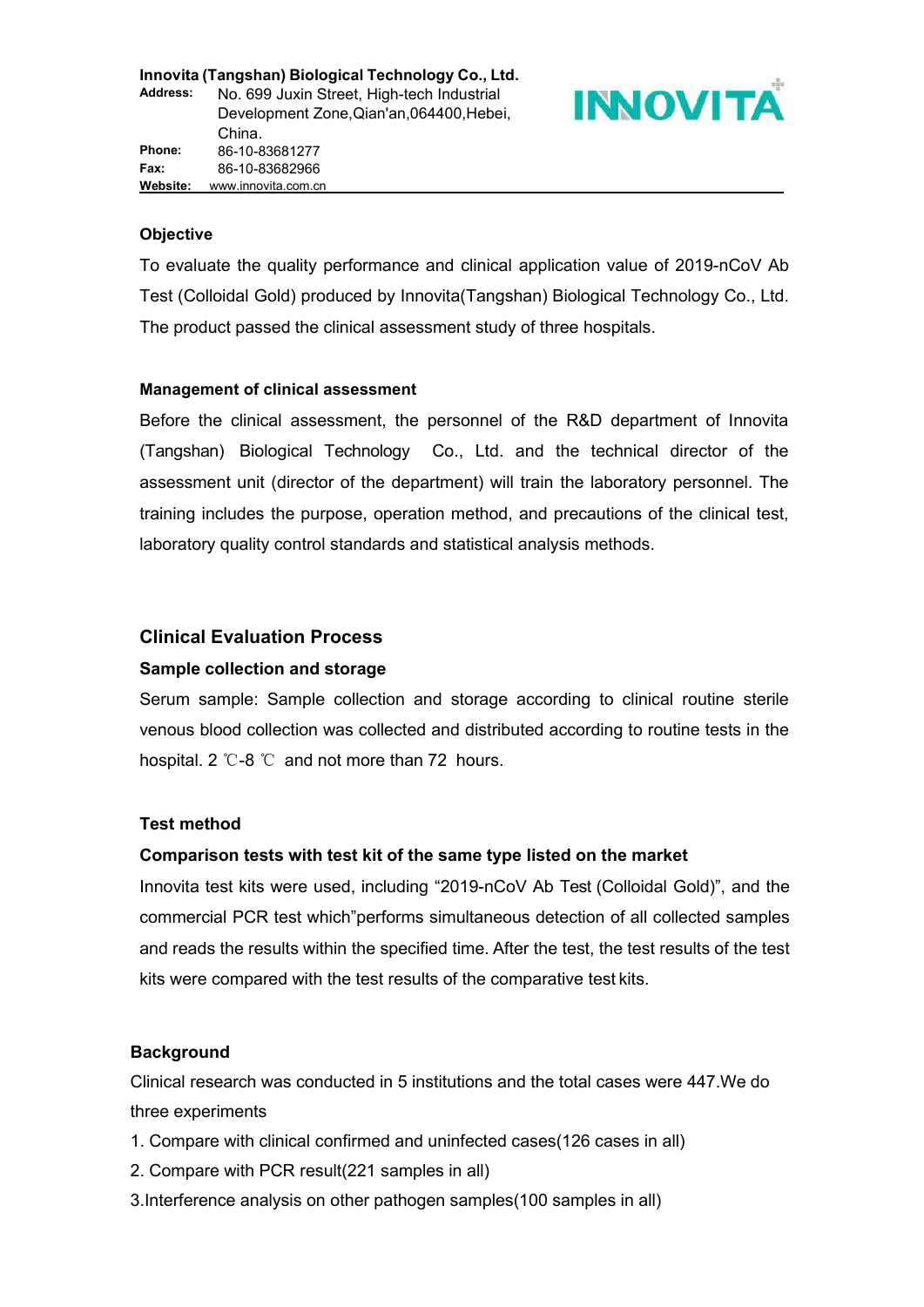#### **Innovita (Tangshan)** Biological Technology Co., Ltd.<br>Address: No. 699 Juxin Street, High-tech Industrial<br>Development Zone Ojan'an 064400 Hebei **Address:** No. 699 Juxin Street, High-tech Industrial Development Zone,Qian'an,064400,Hebei, China. 86-10-83681277 86-10-83682966 **Fax: Phone: Website:** www.innovita.com.cn

#### **1. Sensitivity and specificity analysis of assessment reagents**

Among the clinical confirmed 126 subjects, 85 samples were positive for the test reagent IgM antibody test, the sensitivity was 67.46% (95% confidence interval 58.9% - 75.0%);Among the clinical 62 uninfected subjects, 62 samples were negative for the test reagent IgM antibody test, the specificity is 100%(a 95% confidence interval of 94.2% - 100%); An overall agreement is 78.19% (95% confidence interval of 71.8% -83.5%).

Among the clinical confirmed 126 subjects, 104 samples were positive for the test reagent IgG antibody test, the sensitivity was 82.54% (95% confidence interval 75% - 88.2%);Among the clinical 62 uninfected subjects, 62 samples were negative for the test reagent IgG antibody test, the specificity is 100%(a 95% confidence interval of 94.2% - 100%); An overall agreement is 88.30% (95% confidence interval of 82.9% -92.1%).

Comprehensive analysis of IgM and IgG sensitivity: Among 126 subjects were confirmed by the clinical research, 110 samples were positive for the test reagent IgG and IgM antibodies test, the sensitivity was 87.3%(95% confidence interval was 80.4%-92%); Among 62 uninfected subjects, 62 samples with negative IgG and IgM antibodies test, the specificity was 100%(95% confidence interval 94.2%-100%); An overall consistency 91.49%(95% confidence interval 86.6%-94.7%).

## **2. Statistical analysis between Innovita test results and existed marketed PCR products**

Among 126 subjects who get positive result for PCR products, 85 samples were positive for the test reagent IgM antibody test; Among 221 subjects who get negative result for PCR product, 137 samples were negative for test reagent IgM antibody. The positive coincidence rate was 67.46%, the negative coincidence rate was 61.99%, and the overall coincidence rate was 63.98%.

Among 126 subjects who get positive result for PCR products, 104 samples were positive for the test reagent IgG antibody test; Among 221 subjects who get negative result for PCR product, 100 samples were negative for test reagent IgG antibody test. The positive compliance rate was 82.53%, the negative compliance rate was 45.25%, and the overall compliance rate was 58.79%.

#### **3. Comprehensive analysis of IgM and IgG antibodies**

Among 126 subjects with positive by PCR products, 79 are positive for both IgM and IgG antibodies, 16 are negative for both IgM and IgG antibodies, 6 are IgM positive and IgG negative, and 25 are IgM negative and IgG positive.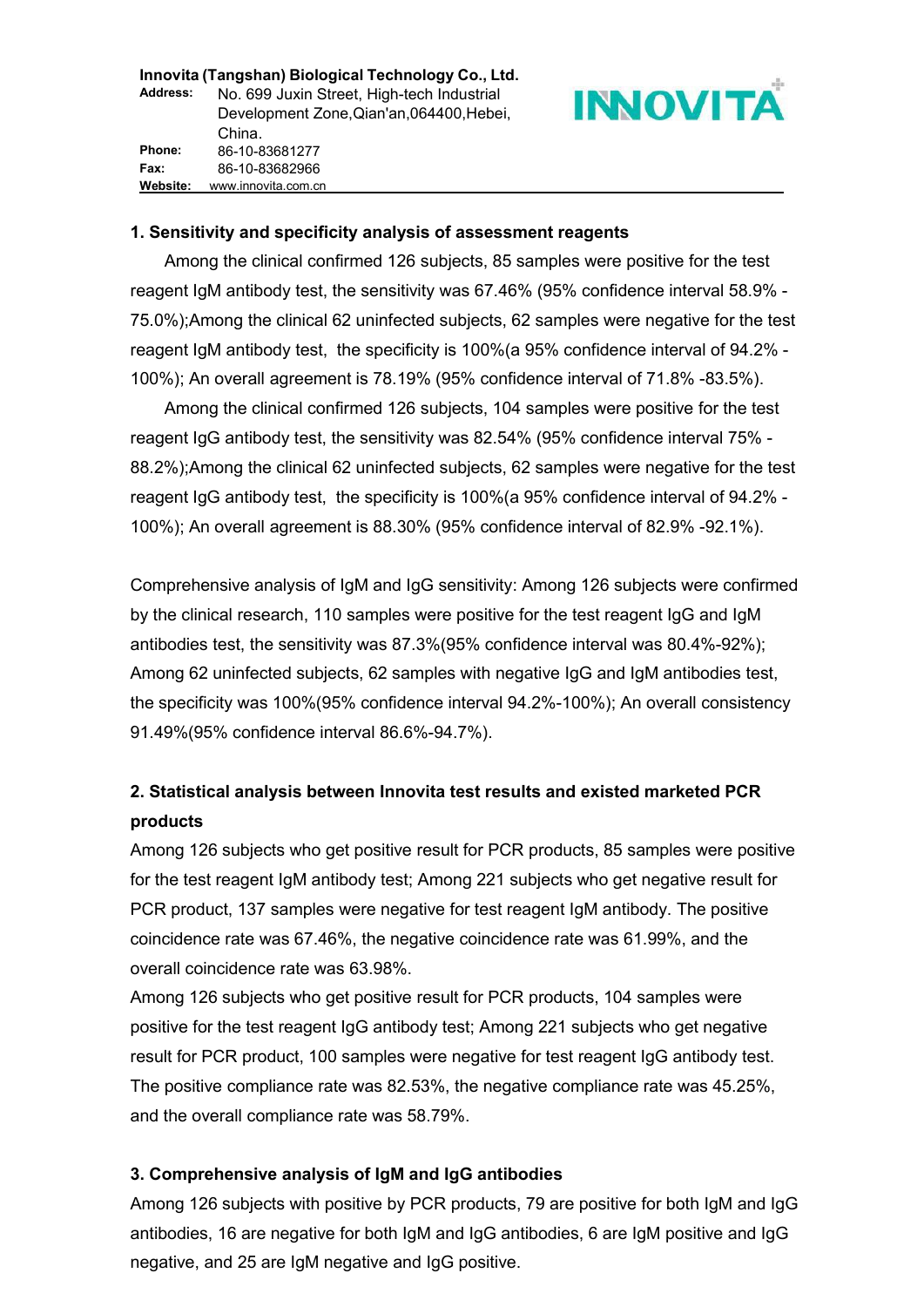**Innovita (Tangshan)** Biological Technology Co., Ltd.<br>Address: No. 699 Juxin Street, High-tech Industrial<br>Development Zone Ojan'an 064400 Hehei **Address:** No. 699 Juxin Street, High-tech Industrial Development Zone,Qian'an,064400,Hebei, China. 86-10-83681277 **Phone:** 86-10-83682966 **Fax: Website:** www.innovita.com.cn



Among 221 subjects with negative PCR products, 84 are positive for both IgM and IgG antibodies, 100 are negative for both IgM and IgG antibodies, none is IgM positive and IgG negative, and 37 are IgM negative and IgG positive.

#### **4.Interference analysis on other pathogen samples**

Among 100 subjects, all of them were infected by other pathogens (influenza virus, respiratory syncytial virus, etc.). One case was positive for respiratory syncytial virus IgM antibody; one case was positive for adenovirus IgM antibody; 63 cases were positive for influenza A virus IgM antibody; 66 cases were positive for influenza B virus IgM antibody; parainfluenza virus Two cases were positive for IgM antibodies; 8 cases were positive for Chlamydia pneumoniae IgM antibodies; 1 case was positive for Legionella pneumoniae IgM antibodies; 44 cases were positive for Mycoplasma pneumoniae IgM antibodies.

In the cross-reaction experiment, the test results of the IgM antibodies tests were all negative; the results of IgG antibody test were all negative. It shows that the product has better anti-interference performance.

#### **5.1 Sensitivity and specificity analysis**

#### **5.1.1 Sensitivity and specificity analysis of IgM antibody**

| <b>Innovita Test</b>   |        | Infection situation |            | All          |
|------------------------|--------|---------------------|------------|--------------|
|                        |        | Confirmed           | uninfected |              |
| 2019-nCoV IgM Positive |        | 85                  | 0          | 85           |
| 2019-nCoV IgM Negative |        | 41                  | 62         | 103          |
| Total                  |        | 126                 | 62         | 188          |
|                        |        |                     |            |              |
| Sensitivity            | 67.46% | 95%CI               |            | 58.9% -75.0% |
| Specificity            | 100%   | 95%CI               |            | 94.2% -100%  |
| Overall                | 78.19% | 95%CI               |            | 71.8% -83.5% |
| compliance             |        |                     |            |              |

#### **Table sensitivity and specificity analysis for IgM antibody**

#### **5.1.2 Sensitivity and specificity analysis of IgG antibody**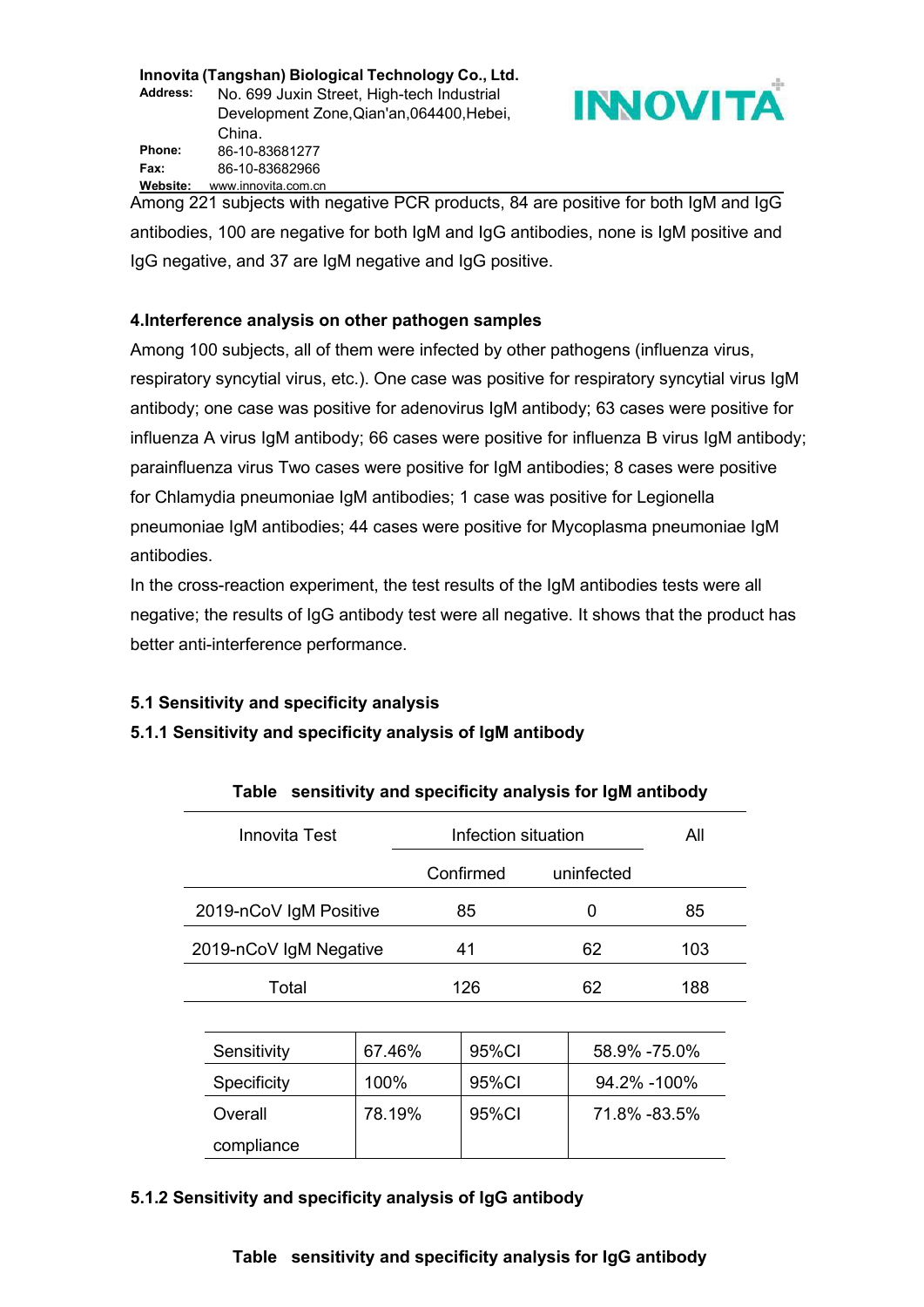|                 | Innovita (Tangshan) Biological Technology Co., Ltd. |                 |
|-----------------|-----------------------------------------------------|-----------------|
| <b>Address:</b> | No. 699 Juxin Street, High-tech Industrial          | <b>INNOVITA</b> |
|                 | Development Zone, Qian'an, 064400, Hebei,           |                 |
|                 | China.                                              |                 |
| <b>Phone:</b>   | 86-10-83681277                                      |                 |
| Fax:            | 86-10-83682966                                      |                 |
| Website:        | www.innovita.com.cn                                 |                 |



| Innovita Test          | Infection situation |            | All |
|------------------------|---------------------|------------|-----|
|                        | Confirmed           | uninfected |     |
| 2019-nCoV IgG Positive | 104                 | O          | 104 |
| 2019-nCoV IgG Negative | 22                  | 62         | 84  |
| Total                  | 126                 | 62         | 188 |

| Sensitivity | 82.54% | 95%CI | 75% - 88.2%   |
|-------------|--------|-------|---------------|
| Specificity | 100%   | 95%CI | 94.2% -100%   |
| Overall     | 88.30% | 95%CI | 82.9% - 92.1% |
| compliance  |        |       |               |

**5.1.3 Comprehensive analysis of sensitivity and specificity for IgM and IgG antibody**

**Table Comprehensive analysis of sensitivity and specificity for IgM and IgG antibody**

| <b>Innovita Test</b> |        | Infection situation |               | All |
|----------------------|--------|---------------------|---------------|-----|
|                      |        | Confirmed           | uninfected    |     |
| 2019-nCoV IgG        |        | 110                 | $\mathbf 0$   | 110 |
| Positive             |        |                     |               |     |
| 2019-nCoV IgG        |        | 16                  | 62            | 78  |
| Negative             |        |                     |               |     |
| Total                |        | 126                 | 62            | 188 |
|                      |        |                     |               |     |
| Sensitivity          | 87.3%  | 95%CI               | 80.4% - 92%   |     |
| Specificity          | 100%   | 95%CI               | 94.2% - 100%  |     |
| Overall              | 91.49% | 95%CI               | 86.6% - 94.7% |     |
| compliance           |        |                     |               |     |

**5.2 Statistical analysis of Innovita test and used marketed PCR products 5.2.1 Comparative analysis of IgM antibody test results and PCR products**

**Table Comparative analysis of IgM antibody test results with PCR products**